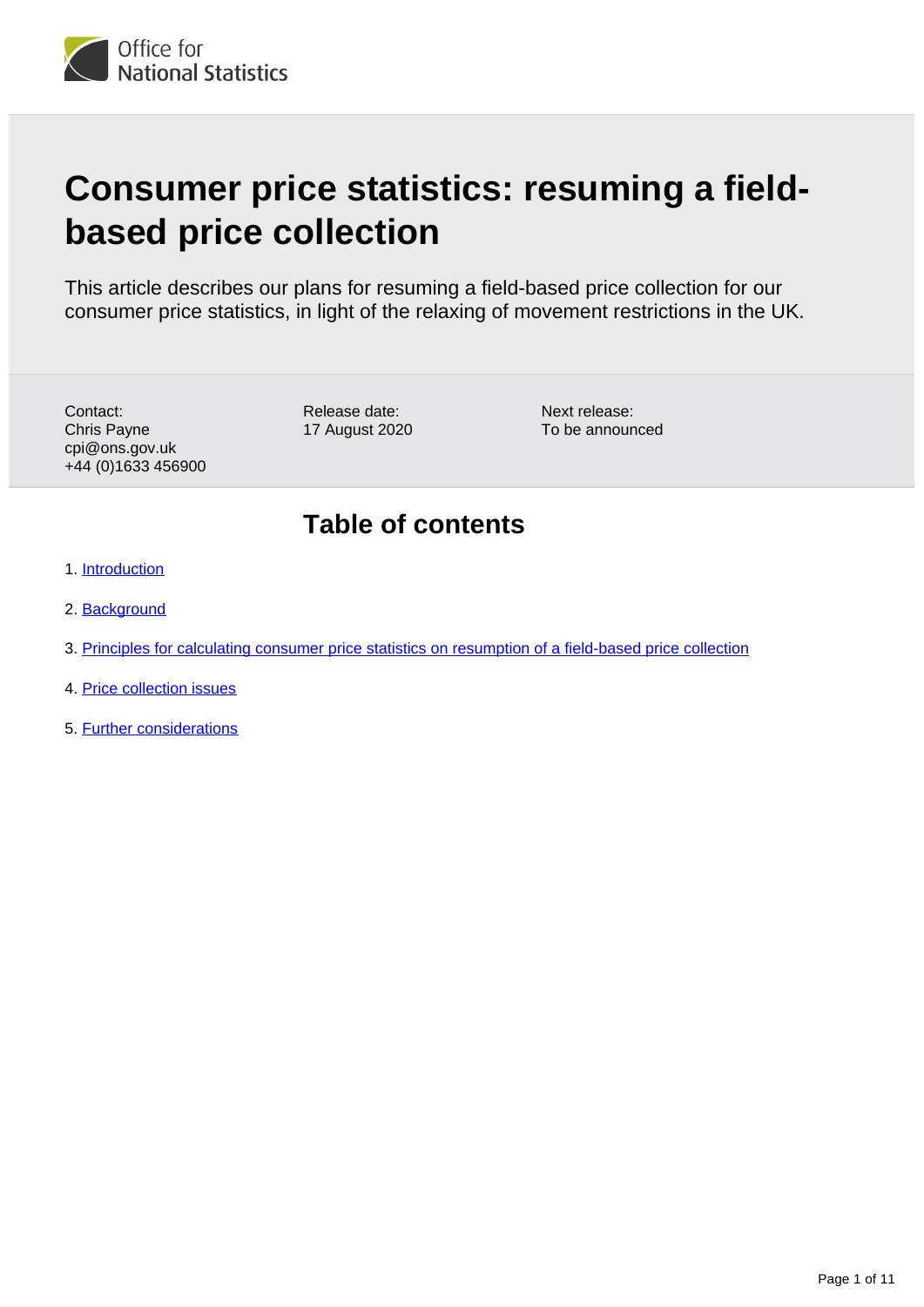## <span id="page-1-0"></span>**1 . Introduction**

This article sets out to provide users with information about how we will be returning to the field to collect local prices, following the lifting of widespread movement restrictions by the UK government.

Alternative price collection procedures were put in place from the April 2020 consumer price inflation statistics after movement restrictions were introduced as a result of the coronavirus (COVID-19) pandemic. This mainly involved collecting prices through alternative means, such as websites and by phone, where the retailer does not have a website. With the easing of movement restrictions, it will be possible to resume price collection in the field from the August 2020 consumer price inflation statistics.

However, there are special considerations that will need to be taken into account; for example, the impact of localised movement restriction policies, or the introduction of new government policies such as Value Added Tax (VAT) reduction and the "Eat Out to Help Out (EOHO)" scheme. This article sets out the high-level principles we will aim to follow in resuming a field-based price collection, as well as providing some detail on special cases. As with our [previous publication](https://www.ons.gov.uk/economy/inflationandpriceindices/articles/coronavirusandtheeffectsonukprices/2020-05-06), we set out to provide information on our proposed plans; however, it may be necessary to adapt these to respond to emerging issues.

## <span id="page-1-1"></span>**2 . Background**

In May 2020, we set out our plans for maintaining our range of consumer price statistics over the period of movement restrictions and social distancing policies mandated by the UK government in response to the coronavirus (COVID-19) pandemic.

Price collection in the field is carried out on our behalf by Kantar UK. As Kantar's price collectors were no longer able to visit physical stores, we moved to a web-based price collection for retailers that trade online. For those retailers that do not, we attempted to collect prices through phone calls or by email.

We also introduced imputation procedures to deal with specific issues arising from these policies  $1$ . We identified a list of items in the [basket of goods and services](https://www.ons.gov.uk/economy/inflationandpriceindices/articles/ukconsumerpriceinflationbasketofgoodsandservices/latest) that were no longer accessible to consumers. In April 2020, we identified 90 such items, with a weight of 16.3% in the Consumer Prices Index including owner occupiers' housing  $costs$  (CPIH) basket<sup>2</sup>.

Since these items were unavailable for current consumption, we imputed a price movement based on the allitems price movement of available items, so that the overall all-items calculation was relatively unaffected by these unavailable items. [May's quarterly Prices economic analysis](https://www.ons.gov.uk/economy/inflationandpriceindices/articles/priceseconomicanalysisquarterly/latest) looked at the impact of removing these items from the basket altogether<sup>3</sup> and found that this reduced the reported rate of CPIH 12-month inflation by 0.1 percentage points, from 0.9% to 0.8%, although some of this difference can be accounted for by chain drift.

However, this analysis did not account for changes in the spending distribution of items that remain available to consumers. On 19 August, we will be publishing [analysis of a fully re-weighted basket](https://www.ons.gov.uk/releases/priceseconomicanalysisquarterlyaugust2020) to look at the impact that broader spending changes have had on our reported consumer price inflation statistics.

Changing the mode of collection, however, also meant that it was harder for price collectors to price the usual products, with a potential impact on sample sizes. We mitigated for this by accelerating the usual replacement procedure; allowing price collectors to replace missing products immediately, rather than waiting three months before replacing <sup>4</sup>. The changing collection mode also meant that we had low or missing samples in some strata; particularly for small businesses that do not have a website and were hard to contact. In these cases, price movements for the missing indices were imputed using one of two approaches: either using the price movement from the next highest stage of aggregation or rolling the previous month's prices forward.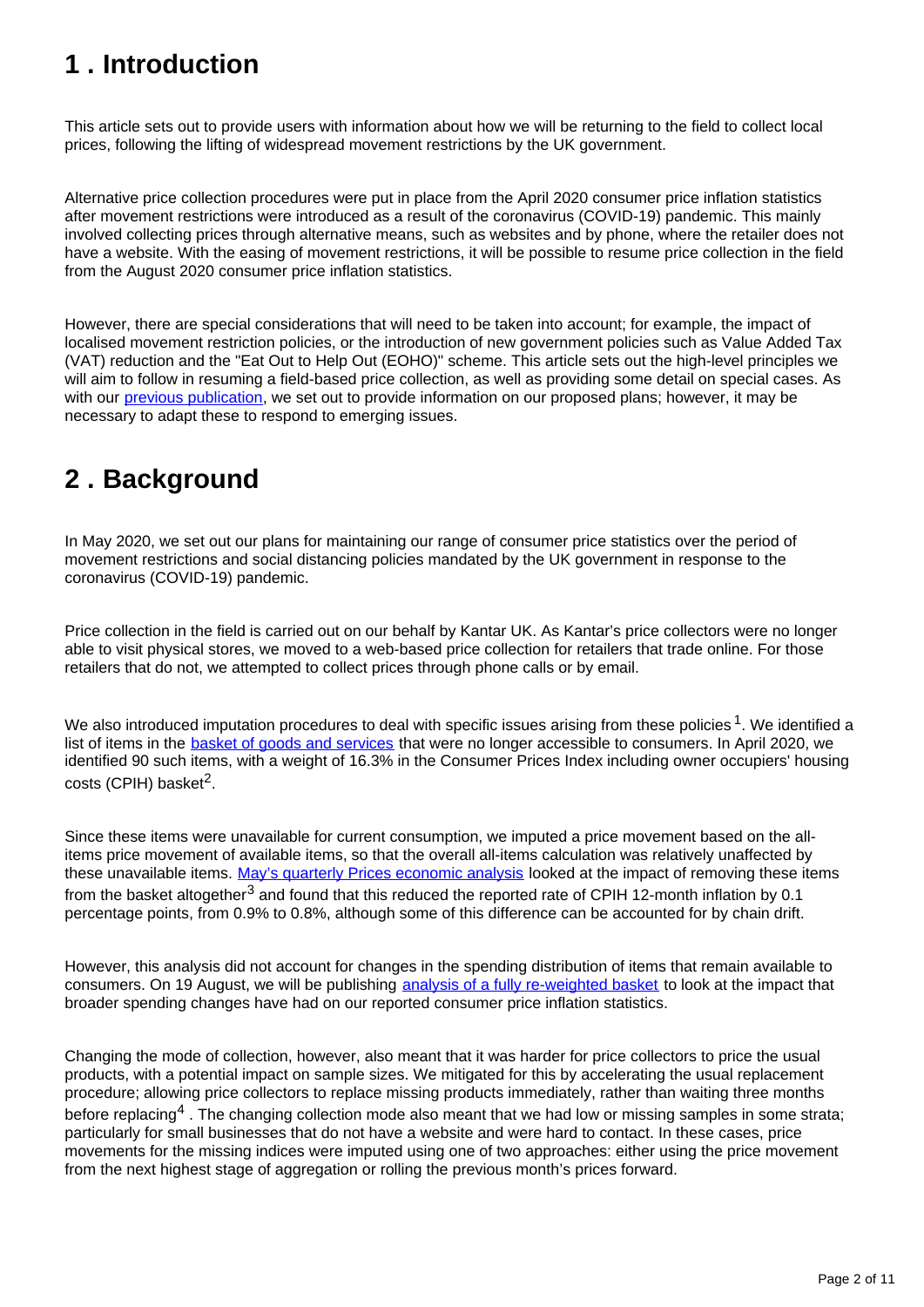For the April 2020 index, we imputed stratum indices for 145 items in the basket of goods and services. Of these, 17 were imputed by rolling prices forward, and the remainder were imputed from the item-level index. Moreover, around a quarter of the locally collected sample was replaced, either by a comparable product, or a noncomparable for which a quality adjustment was required. Excluding unavailable items, the sample size for locally collected items in April was 77.8% of the size of the sample prior to the period of movement restrictions (in February 2020).

Over the period since April, movement restrictions and social distancing policies have gradually been relaxed. This was particularly noticeable in July 2020 when the list of unavailable items reduced from 66 to 12 (or from 13.2% to 1.3% in terms of weight in the CPIH basket). This means that Kantar UK price collectors will be able to resume in-store collections for the August 2020 index (due to be [published on 16 September 2020](https://www.ons.gov.uk/releases/consumerpriceinflationukaugust2020)).

We have therefore carefully considered how the transition back to a field collection should be managed in terms of calculating our consumer price statistics. This article provides details on the approach that we will be taking. As with our previous publication, we set out to provide information on our proposed plans; however, it may be necessary to adapt these to respond to emerging issues.

#### **Notes: Background**

- 1. [Our plans were assessed by the Bank of England](https://www.ons.gov.uk/news/statementsandletters/correspondenceonproposedchangestotheretailpriceindexrpi) under section 21 of the Statistics and Registration Services Act 2007 in April 2020.
- 2. Please refer to Annex B of the article [Coronavirus and the effect on UK prices](https://www.ons.gov.uk/economy/inflationandpriceindices/articles/coronavirusandtheeffectsonukprices/2020-05-06) for the complete list.
- 3. The analysis was also [repeated](https://www.ons.gov.uk/economy/inflationandpriceindices/articles/consumerpricesalternativebasketanalysis/previousReleases) in June and July (based on the May 2020 and June 2020 consumer price inflation statistics respectively).
- 4. For more information, please refer to the [Consumer price indices technical manual, 2019.](https://www.ons.gov.uk/economy/inflationandpriceindices/methodologies/consumerpricesindicestechnicalmanual2019)

## <span id="page-2-0"></span>**3 . Principles for calculating consumer price statistics on resumption of a field-based price collection**

We will resume our field-based price collections according to three overarching principles. These relate both to the way prices are collected, and the way that price quotes are compiled into index values. These principles are as follows:

- 1. we aim for price comparisons in current and future periods to be unaffected by index levels over the period of movement restrictions
- 2. in switching back to a field collection, we aim to maximise the sample size
- 3. in switching back to a field collection, we aim to minimise replacements

We consider principle number 1 to be the main guiding principle, whilst principles number 2 and number 3 are there to ensure that the quality of the index produced under principle number 1 is maintained as much as possible.

In the following subsections we provide more detail on how each of the principles will be operationalised.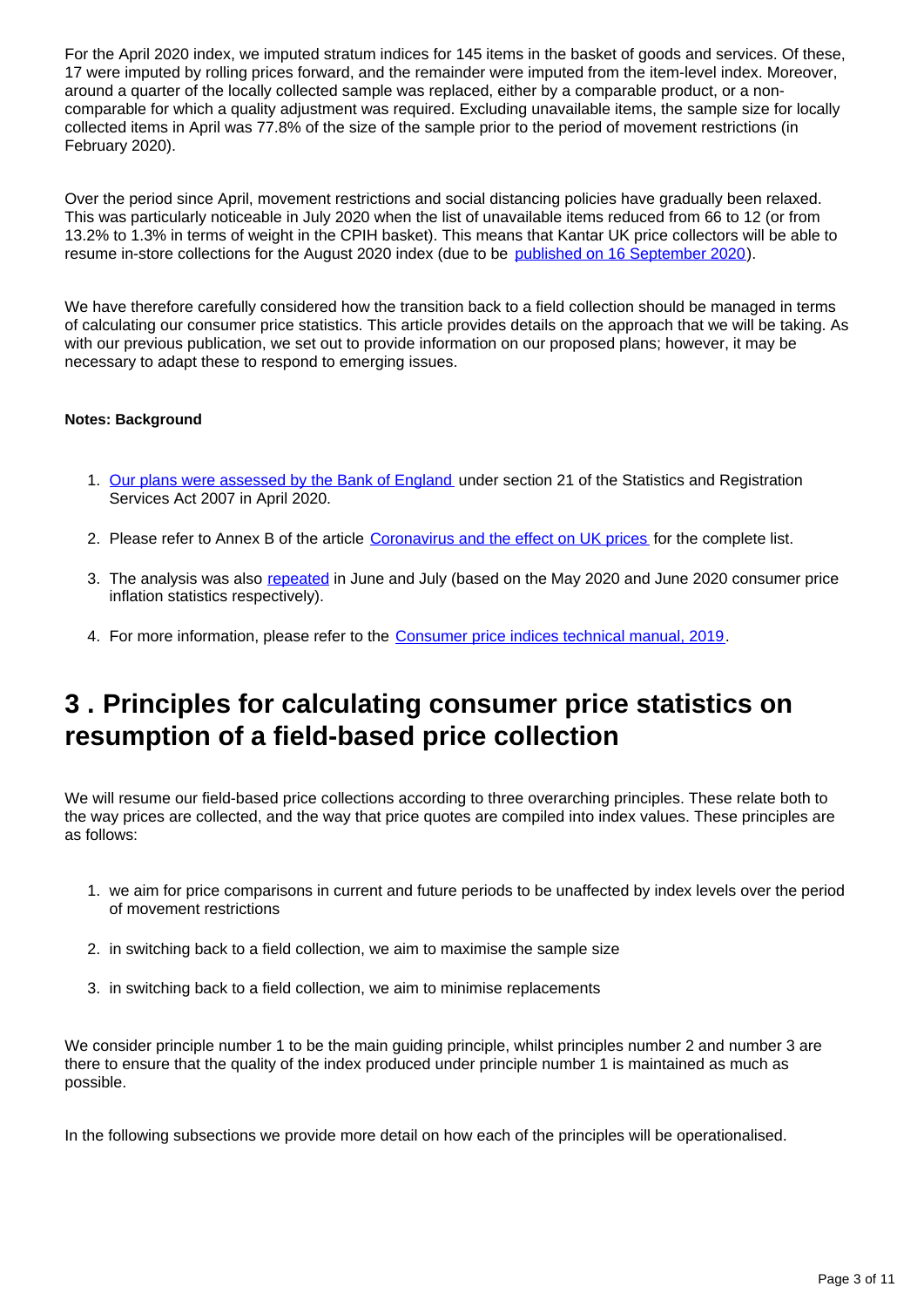#### **Principle 1 – return to pre-pandemic base prices**

Over the period of social distancing and movement restrictions, a number of imputations were made either as an estimate of the true underlying price behaviour, or as a neutral indicator for items that were unavailable. We therefore do not reasonably consider the index levels at July 2020 to be as reliable as those of March 2020.

Further, capturing the movement in price between the pre-pandemic position and the current position will ensure that all subsequent price comparisons are unaffected by the imputations made over this period. The alternative would lead to price levels being affected by the coronavirus (COVID-19) imputations over the longer-term.

In practice this means that, for the August 2020 price collection, we will reinstate the price list for March 2020. In other words, all of the replacements that were made over the period of movement restrictions will be discarded and we aim to price the set of products that we were pricing back in March. Price comparisons will then be made relative to the set of base prices that were held in the consumer prices production system in March. (The clothing price collection is an exception to this rule. The reasons for this are explained in more detail in Section 4: Clothing price collection.)

A consequence of this approach is that the monthly growth and contributions may show unusual movements, as imputations, low sample sizes and web prices in the previous month are "reverted" back to the pre-pandemic position. Moreover, such effects may be seen in subsequent months also; for example, where localised movement restrictions are in place, which delay the reinstatement of original price chains.

The index growth and annual growth, however, will be unaffected (at least until the period April to July 2021 when annual growth rates reference back to the period of movement restrictions). This is by design – it is not generally possible to take an approach that does not have an impact on one of either the index, annual growth or monthly growth. Since the monthly and annual growth are derivatives of the index, it is appropriate to prioritise the integrity of the index.

#### **Principle 2 – maximise the sample size**

The impact of switching the mode of collection was observed in April 2020, when we moved to a web-based and phone collection. In April 2020, the sample size for the local collection fell to 77.8% of its size relative to February' s collection, and it was necessary to replace approximately a quarter of the sample for April's index. We will therefore take steps to maximise the sample as much as possible for August 2020's price collection.

Over the period of movement restrictions, the collection period was extended from "index day" (the second or third Tuesday of every month, with some collection also taking place the day before and the day after) to the week before and the week around index day. This was to allow price collectors more time to find prices through websites that they were unused to navigating, as well as allowing more time to identify replacements.

Price collectors may face similar issues for the August 2020 price collection. Since the March 2020 price list is some five months old, it may be hard to identify some of the originally priced products. Price collectors may also face queues to access outlets and will be unable to move as quickly around the premises as they usually would. We have therefore continued to allow an extended collection period to give more time to work around these additional issues. This will be reviewed on a monthly basis.

When the mode of collection was changed from a physical collection from outlets in the field to a web-based one, it was necessary to replace approximately a quarter of the sample. By allowing replacements to be made immediately we mitigated issues with a reduced sample size that would have arisen had it not been possible to replace these products. Anticipating a similar issue in switching back from an online collection to a field-based one, we will continue to allow immediate replacements to be made.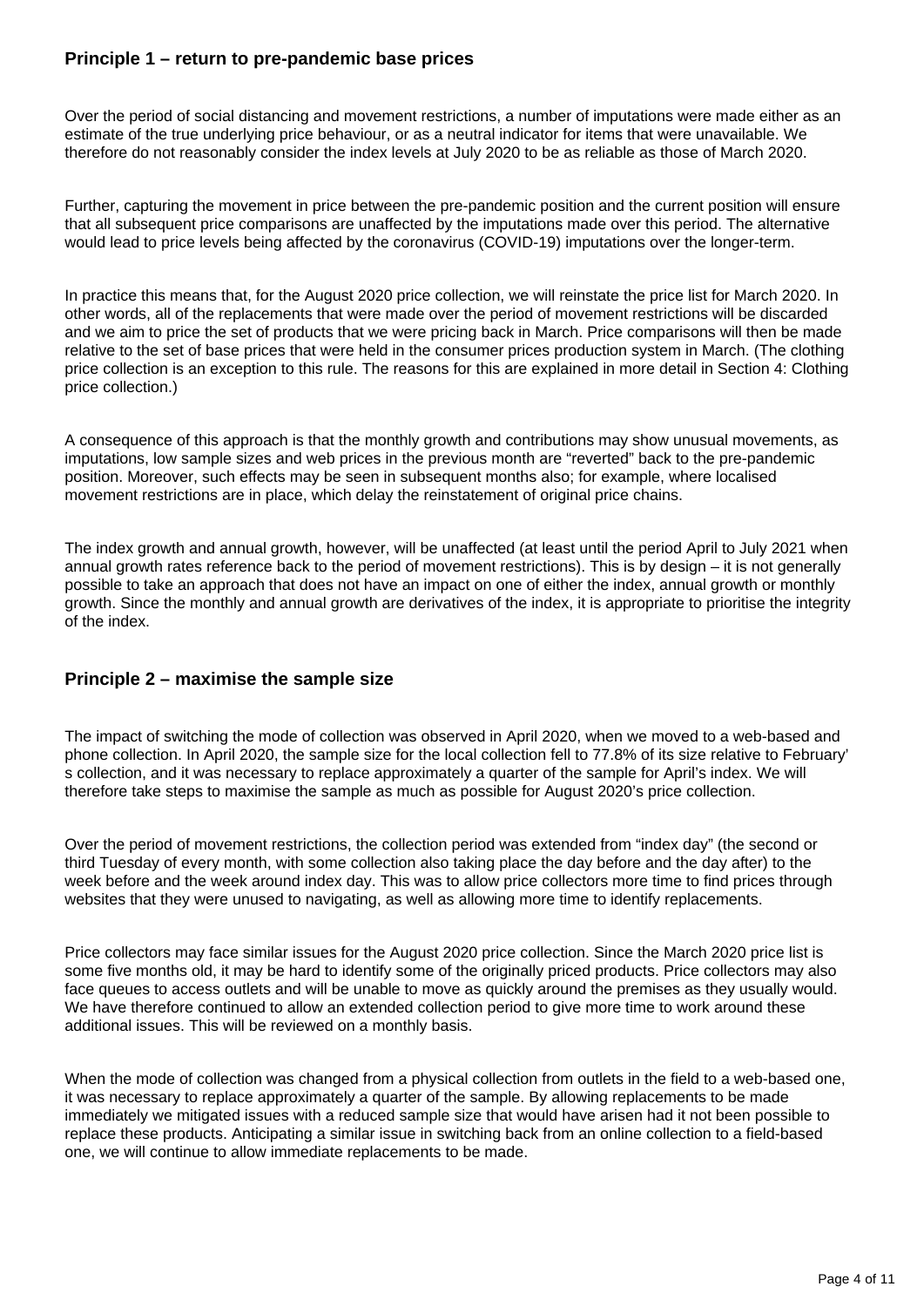#### **Principle 3 – minimise replacements**

However, caution should also be exercised when making replacements.

Replacements can be either "comparable" – where the replacement product is deemed to be of a comparable quality to the original one, and price comparisons can be made directly – or "non-comparable" – where the replacement product differs in quality, and a quality adjustment must be made.

For non-comparable items, a new base price is imputed based on the quality of the newly selected product. This works to reduce the sample size in the month of introduction, since the imputed products will have no impact on the index calculation. The effective sample size is also reduced in subsequent months, since a proportion of the sample has been imputed. This is potentially of more concern now, since, over the period of movement restrictions, the impacts were confined to that period, whereas replacements that are drawn now will remain in the sample for the duration.

Comparable replacements, although deemed to be of "comparable" quality will introduce some volatility into the sample, since different products will naturally have different price points and switching from one to another without adjustment will reflect this difference. This introduces a discontinuity into the price chain.

We will mitigate for this by minimising the number of replacements that are made as much as possible. Collectors will be asked to make every effort to price the original product and only if this is not possible should a comparable replacement be drawn. Price collectors will be provided with clear instructions on this matter.

Whilst it could be considered that the quality of many services in the basket has changed in the post-movementrestrictions world, it would be neither appropriate nor practical to attempt to treat all of these factors with a quality adjustment. Aside from the issues associated with identifying and quantifying quality differences, a consistent approach would lead to a large proportion of the basket relying on imputed base prices. This is ruled out by principles 2 and 3, which recognise that this would be an undesirable outcome.

### <span id="page-4-0"></span>**4 . Price collection issues**

The previous section set out at a high level our approach to resuming a field collection of consumer prices. However, there remain a number of considerations that make further interventions necessary to allow this strategy to be implemented from a practical perspective. The return to field collection also coincides with the introduction of government policies designed to help service providers affected by the coronavirus (COVID-19) movement restrictions, as well as further changes made directly by service providers. This section details some of these further considerations.

#### **Store access issues**

Ideally the replacement strategy defined under principle number 3 could be mitigated by allowing price collectors to replace using the products from the July 2020 price list. In other words, if they cannot find the product that was priced in March 2020, they could instead choose to price the product most recently collected in July 2020. This would limit the number of replacements because the replacement has in effect already been made in April.

However, for practical reasons it is not possible to retain the July price list. Therefore, fresh replacements will have to be drawn. In reality, this means that some items may be replaced twice: once in the switch from field to web collection, and again at the switch back from web to field collection.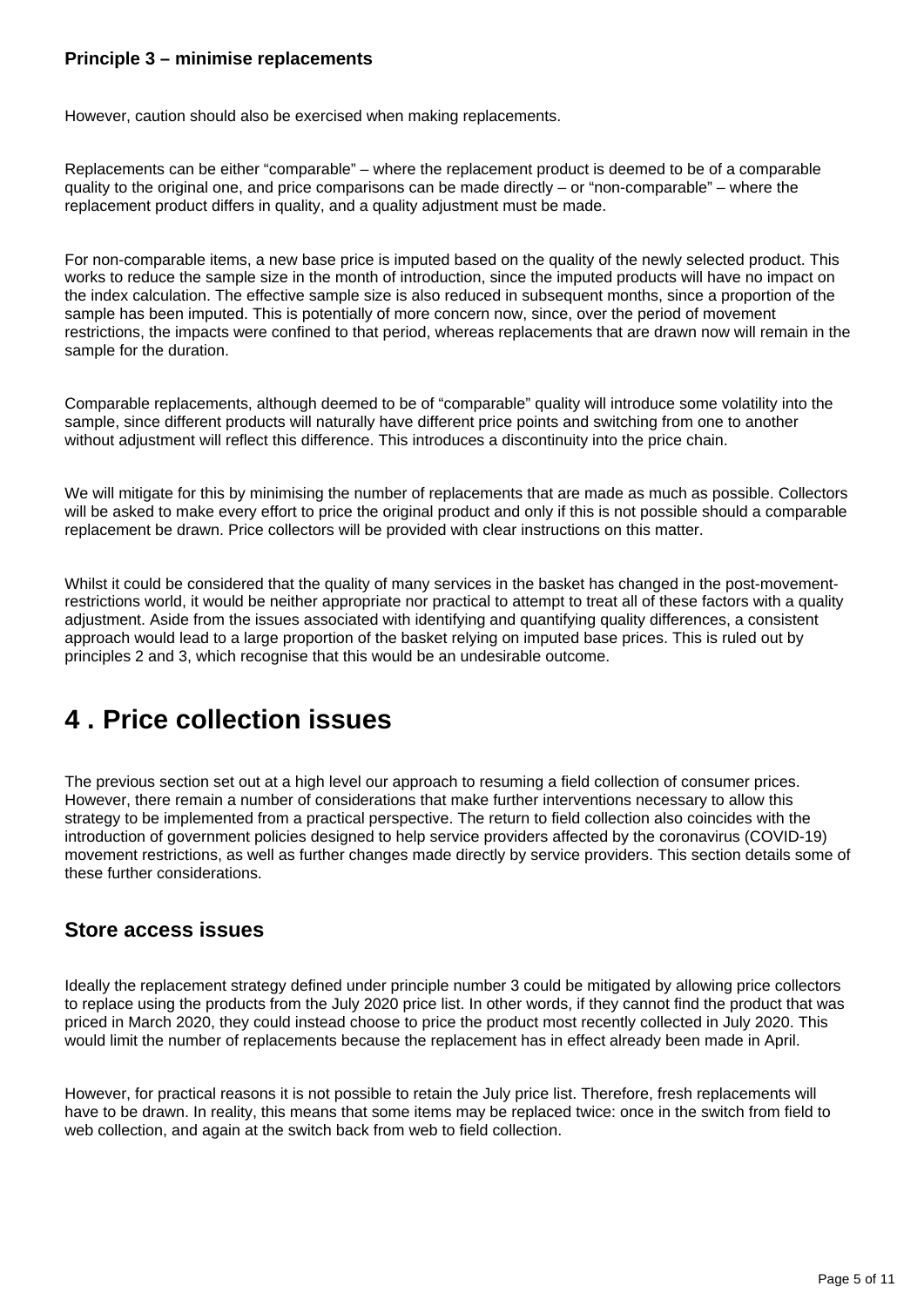A further issue is where price collectors are unable to access stores. This could occur for a number of reasons. Price collectors may be refused access to some stores. There may also be wider issues that limit access to stores across geographic areas; for example, because of localised enforcement of movement restrictions, or differing policies across the devolved regions.

In these instances, it will be necessary to retain a web-based collection to maintain the sample size. However, this could lead to a further potential issue. If we allow immediate replacements, and we do not have the July 2020 price list, then replacing products in the web-based collection will lead to a further replacement being made (contradicting our third principle). In the process we will lose the link to the original base price, required for when we are able to resume a field collection (contradicting our first principle). We therefore apply a rule that immediate replacements should not be made where a web-based collection is used. Instead a temporarily missing marker should be applied, and the missing price relative excluded from the calculation.

It may be necessary to make exceptions to this on a case-by-case basis; for example, should a large retailer refuse us access to their stores. This would represent a large proportion of the sample, and we would have no reason to believe that access would be re-allowed in the near future. In this situation it will be necessary to conduct a price collection online, but it would be preferable to make an immediate replacement.

Should we be refused entry to a very large number of stores, or find that access is severely limited because of localised movement restrictions, the sample may be adversely affected, and cause too many of the March base prices to be replaced (contradicting our first principle). To mitigate for this, we conducted pilot exercises in July to establish whether we would be allowed to access the majority of stores, and to assess the availability of items from the March price list. We also wrote to retailers in advance to inform them that we would be revisiting stores from August.

The results of the pilot were positive and will allow us to conduct the live field collection as planned in August. Localised movement restrictions, however, are likely to be a feature of the local collection for the foreseeable future. In August, just over a quarter of the locations will be collected online rather than by visiting stores.

#### **Clothing price collection**

One issue that was highlighted by the pilot collection was with clothing prices. By nature, clothing products tend to move quickly. Lines are replaced on a seasonal basis with sharp discounting employed to clear old stock. Attempting to price the March 2020 sample would be challenging since most of the lines on it are either no longer available or are heavily discounted. Therefore, for clothing only, we will continue to collect prices from the July 2020 sample.

This approach allows us to maintain the sample size and limit the number of replacements that need to be made (in line with our second and third principles), since they could have had an adverse effect on estimates of price change within the clothing category.

Whilst it is perhaps less obvious, this approach also aligns with the first principle. The high rate of turnover in clothing means that a large proportion of the clothing sample would have been replaced over the period of movement restrictions anyway. The procedures that were used to replace items during the web collection are consistent with existing procedures, only the mode of collection has changed. The July position is likely more reflective of the market than the March position. Therefore the July price list is more reflective of long-term price movements that are unaffected by procedures adopted over the coronavirus period.

#### **Store closures**

Unfortunately, some stores were forced to permanently cease trading over the period of movement restrictions. A number of these appear in our local collection sample, and these will need to be dealt with to prevent a loss of sample size (principle number 2).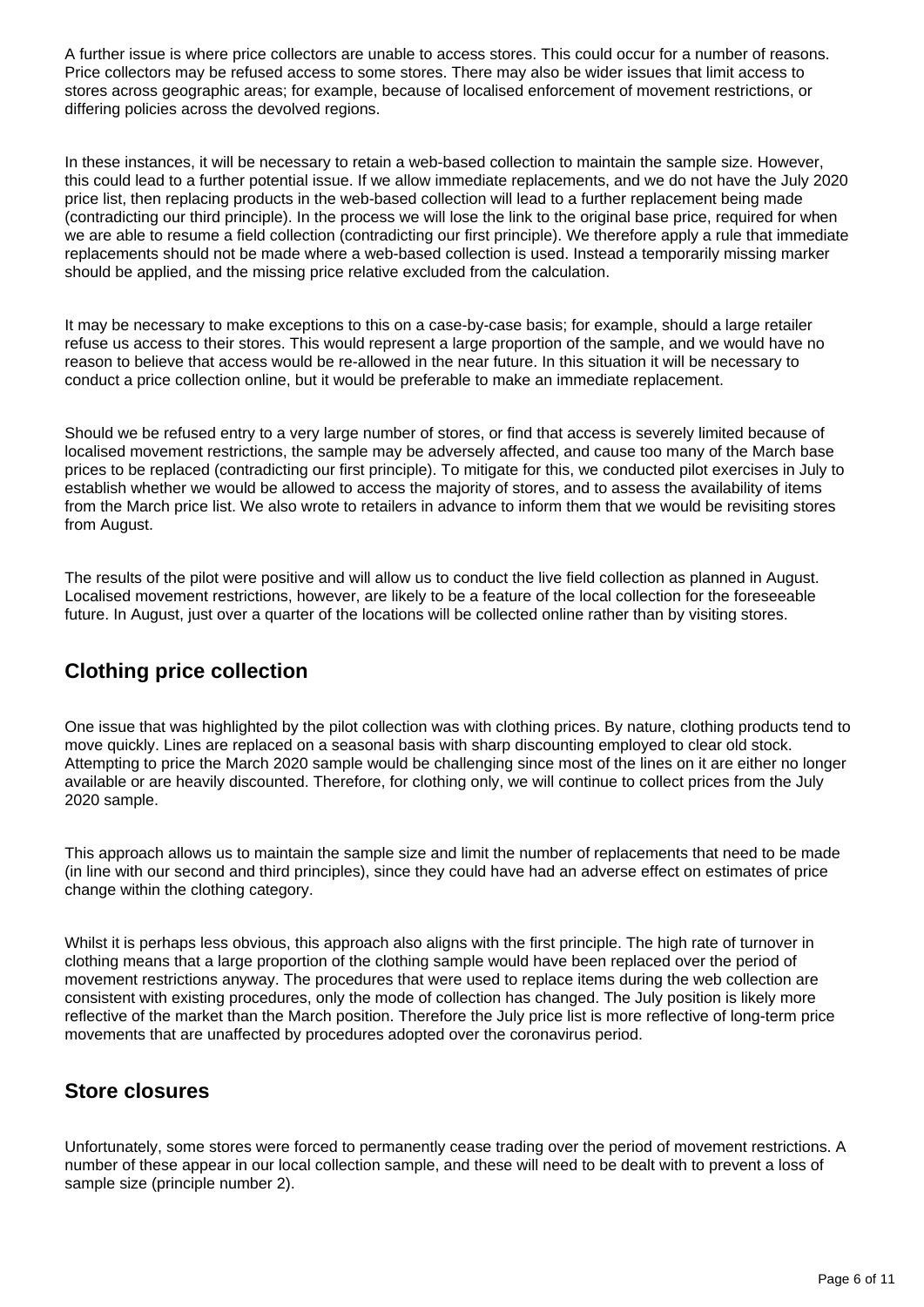The normal procedure for dealing with store closures is as follows:

- 1. the store that has ceased trading is identified through the price collection carried out in month n
- 2. items placed in the closed store are initially treated as temporarily missing in month n
- 3. for the following month's collection (n + 1), Kantar UK will attempt to re-place the basket items from the closed store in other stores from the sample in the same location
- 4. if this is not possible Kantar UK will attempt to use a reserve list of stores, or recruit a new store (or stores) in the same location in which to re-place the missing items
- 5. the re-placed prices are then collected as part of the price collection in month  $n + 1$

For practical reasons, it will not be possible to identify closed stores in advance of the August price collection. Therefore, items will be re-placed in time for the September price collection. This means that the sample size will be impacted for the August 2020 index. This should be corrected to some degree the following month; however, it should be noted that a store closure will always result in sample replacements, and any items that have to be replaced will require the imputation of a new base price. Therefore, the effective sample size will be reduced.

We do not expect closures to be widespread. The pilot collection found that only a small number of outlets were closed. Of those that were closed, some were simply delaying reopening. In these cases we will continue to collect price quotes from these outlets and treat them as temporarily missing until they reopen.

#### **Personal protective equipment and COVID-19-related charges**

In the case where prices are increased to cover the additional cost of personal protective equipment (PPE), such as at a hairdressers, we will take account of the full price paid by the consumer. This reflects the fact that the consumer must pay this price to consume the service. It may also be the case that this cost is levied as an additional charge that the customer must pay alongside the usual price. In such cases, for consistency reasons, we will add this charge to the standard price. This is also to reflect the fact that the customer cannot consume the service without paying the additional charge.

A further consideration is where a charge is made for customers who do not provide their own PPE and must "hire" some from the service provider in order to access the service. Again, consistency suggests that we should reflect these additional costs. However, in this case we would reasonably expect that some customers will pay the charge and some will not. It is not possible to identify the proportion of people who pay the charge, and there are no historical data to fall back on, as this is a completely new situation.

We must therefore make some assumptions. Assuming that all customers do (or do not) pay the charge would bias the index upwards (or downwards). Therefore, the best assumption we can make (in the absence of any other information) is that half of the customers pay the charge and half do not. We therefore calculate the adjusted price as:

COVID19 price = standard price +  $(1/2) \times$  COVID19 surcharge

Note that this approach is consistent with the option costing methodology used for new cars, where a replacement is made and a new base price is imputed, under the assumption that 50% of consumers took up an option to include a new feature that is now standard in the replacement model (the 2014 edition of the Consumer [Price Indices Technical Manual](https://webarchive.nationalarchives.gov.uk/20160129083725/http://www.ons.gov.uk/ons/rel/cpi/consumer-price-indices---technical-manual/2014/index.html) refers).

This approach is also consistent with Eurostat advice, published in their [Guidance note on Harmonised Index of](https://ec.europa.eu/eurostat/documents/10186/10693286/HICP_lifting_lockdown_measures_guidance.pdf)  [Consumer Prices \(HICP\) issues emerging from the lifting of lockdown measures](https://ec.europa.eu/eurostat/documents/10186/10693286/HICP_lifting_lockdown_measures_guidance.pdf) (PDF, 388KB), which states that: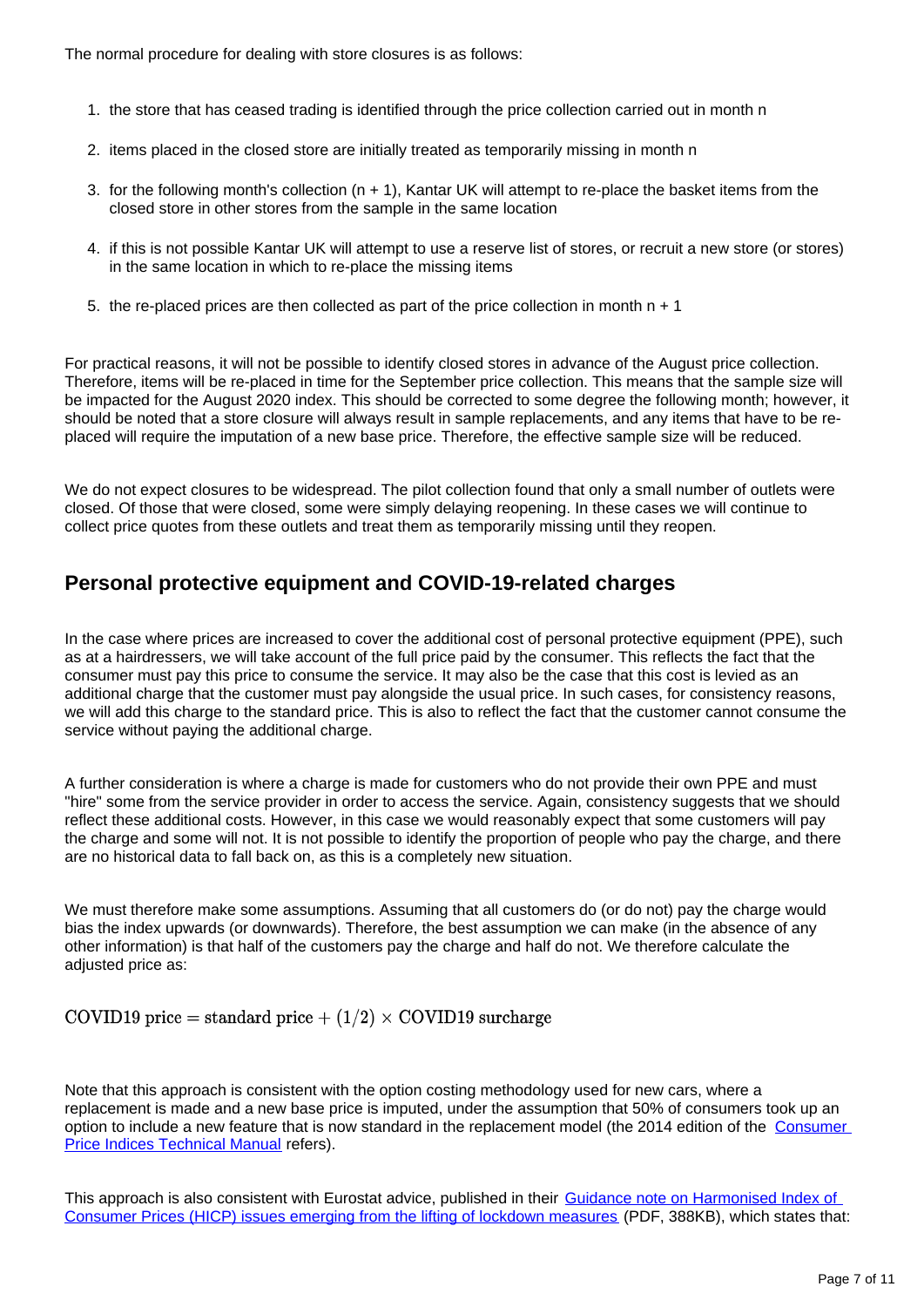"[a]s a rule, these extra charges should be taken into account and recorded as a price increase in the HICP whenever it is not possible to obtain the product without the payment of the additional charge (i.e. the consumer has no other option than paying the fee if he/she wants to purchase the product). This principle applies as long as the underlying product (e.g. a specific haircut) is deemed to be sufficiently comparable to the one supplied before the lockdown. Conceptually, increases in production costs that are passed onto the consumer should lead to increases in the HICP."

The practice of including the surcharge will be introduced from August 2020, when the field collection of prices is resumed. Such charges were likely introduced to the market in July 2020 when the affected services became available to consumers once more; however, as a field collection was not in operation at the time, it was not possible to capture the effects at the time. Therefore, there may be a lag of one month on these services.

#### **Reduction on VAT**

On 8 July 2020, the UK government announced that it would [cut the rate of Value Added Tax \(VAT\) to 5%](https://www.gov.uk/guidance/vat-reduced-rate-for-hospitality-holiday-accommodation-and-attractions) on a range of services. Specifically, these are hospitality (food and non-alcoholic drinks at restaurants, cafes, pubs, or takeaway), hotel and holiday accommodation, and admission to certain attractions. Service providers may choose whether or not to pass the savings on to their customers. The VAT reduction came into effect on 15 July 2020 and is intended to run until 12 January 2021.

The aim of our consumer price statistics is to reflect the change in prices paid by consumers. We therefore wish to capture any reduction in price arising from the reduced VAT scheme. To ensure that prices are recorded accurately, price collectors will record the price on the shelf, and confirm with service providers:

a. whether they have passed the reduced VAT saving onto their customers; and, if so

b. whether the advertised price reflects the reduction or not

Manual adjustments can then be made in-house to reflect any discrepancies in the prices recorded. Where staff do not know the answers to questions a or b, it will be necessary to make an assumption about the answer. We will therefore use the information gathered for other quotes in the item sample to provide an indication of the likely response, and use this to inform the assumption that will be made.

This procedure is consistent with the one previously employed by the Office for National Statistics (ONS) when VAT was reduced at the end of 2008. This is described in more detail in the article, Impact of VAT reduction on [the consumer price indices](https://link.springer.com/content/pdf/10.1057/elmr.2009.139.pdf) (PDF, 157KB).

For the July 2020 index, published on 19 August 2020, we have captured the prices that were paid prior to the reduction of VAT. This is because of the fact that the introduction of the scheme coincided with the middle of the collection period. It would therefore have been very challenging to identify how the reduction had fed through to consumer prices at such short notice. We could, however, control for these effects by ensuring that we collect prices for the affected services before the change came into effect. Delaying the effect until the August index, therefore, allows us to reflect the change cleanly.

For items affected by the VAT reduction, prices are collected in-house by ONS staff, as well as in the field by Kantar UK. The procedure described previously applies to both collections.

#### **"Eat Out to Help Out (EOHO)" scheme**

The UK government's "EOHO" scheme came into effect at the beginning of August 2020 and is intended to run for the duration of the month. The policy states that the scheme can be used: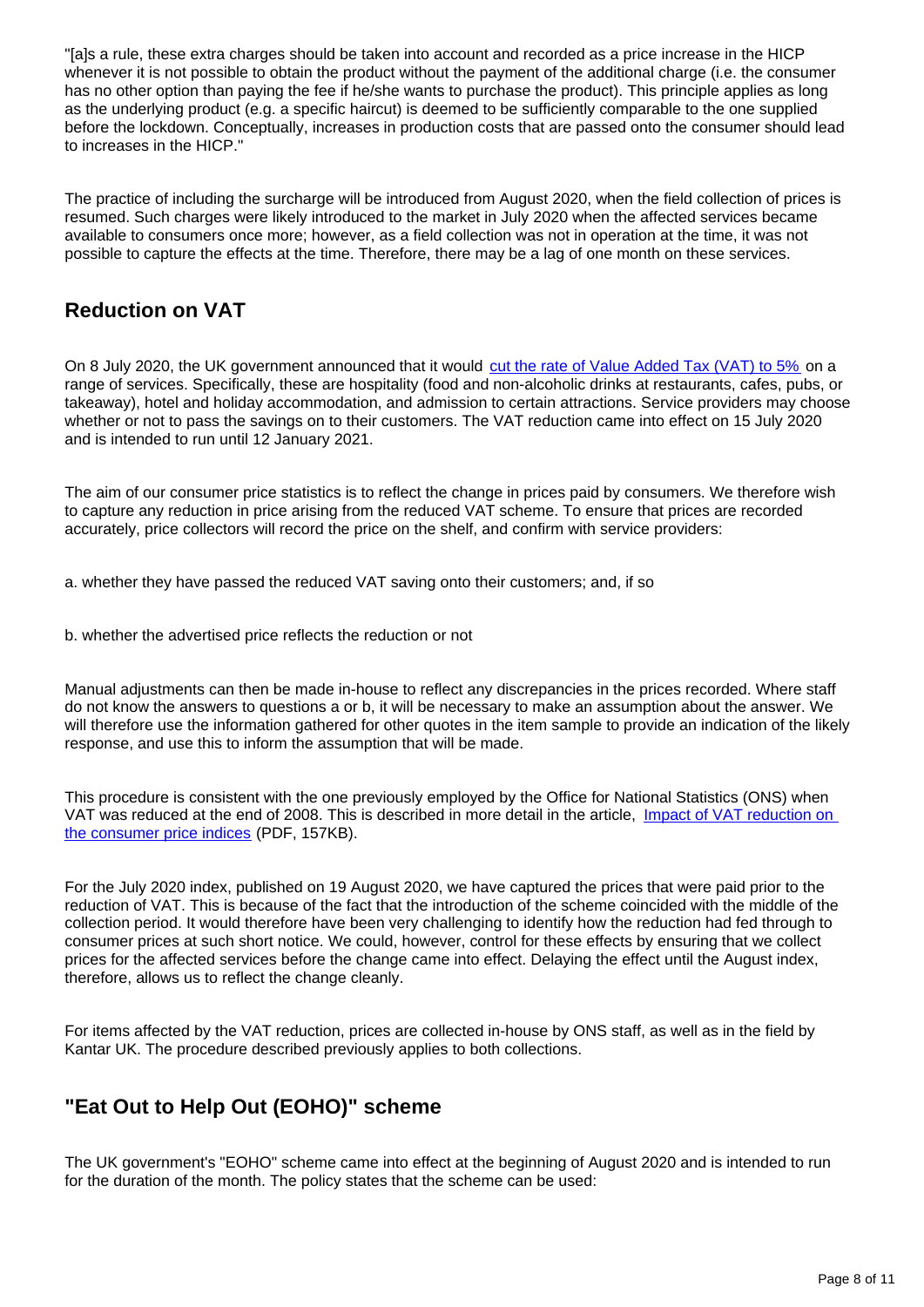"to get a 50% discount on food or non-alcoholic drinks to eat or drink in (up to a maximum of £10 discount per diner), every Monday, Tuesday and Wednesday between 3 and 31 August".

The discount can be used in conjunction with any other vouchers or offers, and participating establishments will claim a reimbursement directly from the government. Establishments that can join the scheme are restaurants, cafes, pubs, bars, work and school canteens, and food halls.

Our consumer price statistics aim to capture the change in average price paid by the consumer over the course of a month. For the vast majority of items this is achieved by making comparisons consistently on a particular day of the month, under the assumption that this is representative of average prices. For the Consumer Prices Index including owner occupiers' housing costs (CPIH) and the Consumer Prices Index (CPI), there are a minority of items where prices are believed to change frequently within the month and, for these items, an average price is used instead. The items in question are petrol prices, where prices are averaged over the month, and fruit and vegetable prices, which are collected over two days and an average price taken.

Since the "EOHO" scheme will result in a change to the average price, which would not normally be observed, we will make an adjustment to reflect the price paid over the whole week. Note that this is different to the situation where a discount is repeatedly applied, say every Tuesday, because it would be reasonable to assume that in that case price growth is consistent with other days of the week. In this scenario price growth is not consistent because the scheme has been introduced for just one month, and not accounting for the change in average prices would understate the true price paid.

Prices will be collected as usual: price collectors will be asked to take the price directly from the menu. As with the VAT reduction, they will then confirm with retailers whether the discount has been applied to the listed price. The price of valid meals and drinks for August 2020 will then be calculated as follows:

EOHO price = (Thu to Sun weight)  $\times$  Full menu price  $+$  (Mon to Wed weight)  $\times$  (1/2)  $\times$  Full menu price

where the weight is the share of average expenditure.

Whilst it may be the case that turnover is greater over the weekend than from Monday to Wednesday, it is not straightforward to identify a reliable source of intra-week spending data. It is also not straightforward to identify data relating to the period when the scheme is in operation, given that it would be required with a very short time lag.

Data prior to the scheme's implementation may be unreliable as we might reasonably expect that the purpose of this scheme is to shift the expenditure distribution. Nevertheless, should we identify a suitable source of spending data we will aim to make use of it in calculating average prices. In the case where no suitable source is identified we will assume the Thursday to Sunday weight to be four-sevenths and the Monday to Wednesday weight to be three-sevenths. More information will be provided in the [Consumer price inflation, UK: August 2020 bulletin.](https://www.ons.gov.uk/releases/consumerpriceinflationukaugust2020)

As with the VAT reduction, the procedure described previously is applied to both prices collected in-house by ONS staff and in the field by Kantar UK. Prices for different items will be adjusted independently of one another. For example, for a soft drink and main meal priced in the same restaurant, we will assume that they are not purchased together, and apply the previous formula to each separately.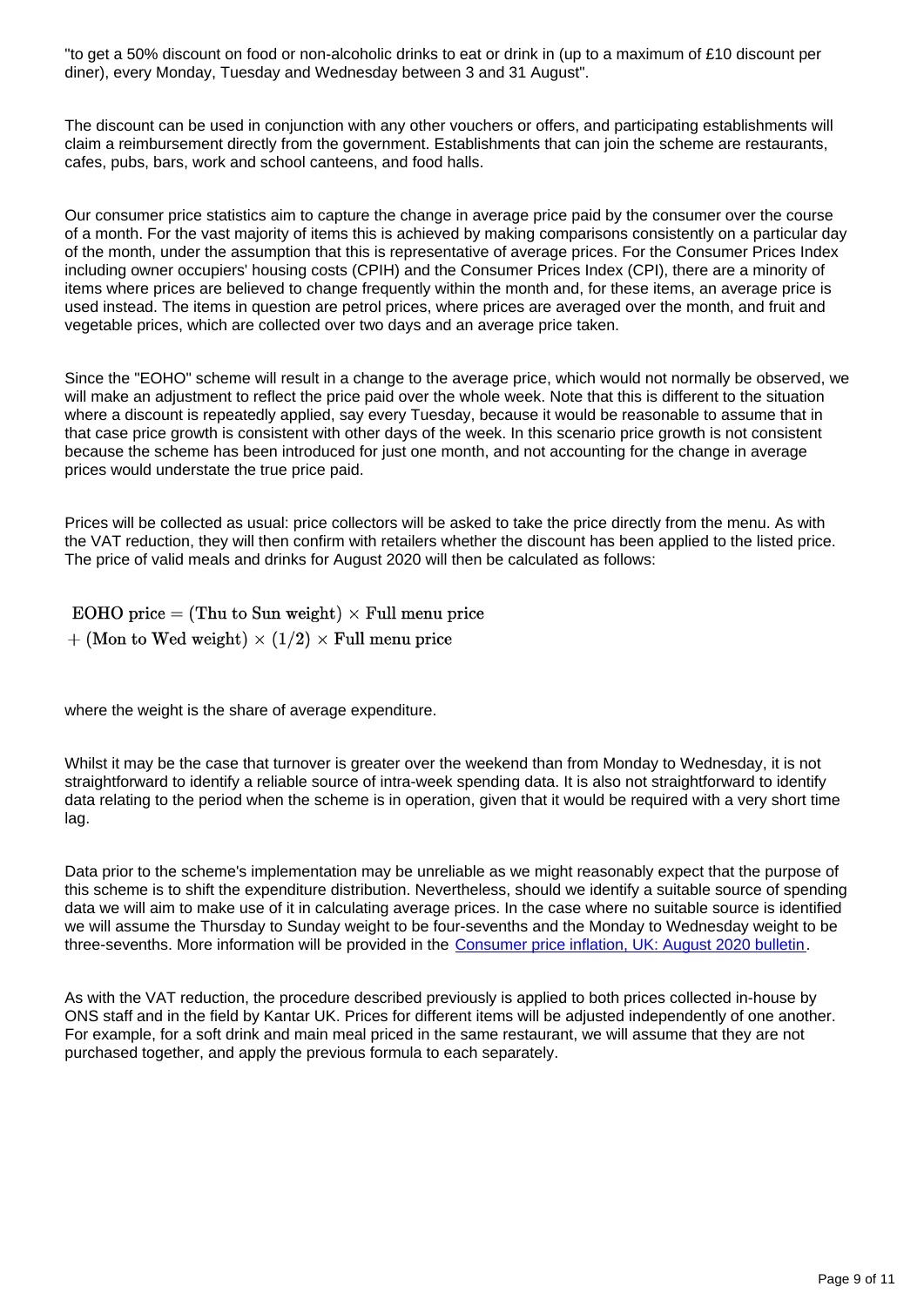#### **Airfares, sea fares, and international travel**

Prices for airfares, sea travel and international travel are collected in-house by ONS staff. Many of the quotes are collected some time in advance, reflecting the lead times at which consumers typically purchase these services. Prices for long-haul flights are collected six months, three months and one month in advance of departure dates; short-haul prices are collected three months and one month in advance; and domestic prices are collected one month in advance.

Over the recent period of movement restrictions, where consumers were encouraged not to make non-essential journeys, the availability of travel prices varied between the modes of travel.

For airfares, where flights were either cancelled or rescheduled, advanced online prices were largely available, and we were able to collect prices for flights one, three or six months in advance. While the government restrictions were in place, consumers needed to rebook their ticket or seek a refund as the flight did not take place. However, this means that, from July 2020, when these services became available once more, the advance prices that we collected referred to currently scheduled travel.

The prices of sea fares are collected two months in advance of departure dates for international journeys and one month in advance for domestic trips. Despite services being largely unavailable during lockdown, in May we were able to collect prices for international travel in July and last month we were able to collect the available domestic journeys.

Some international rail journeys appeared to be available throughout the lockdown, albeit at a reduced level of service. However, in June, we were able to collect two-thirds of the appropriate journey prices for the following month.

We are therefore able to produce our domestic and international travel indices without changing the collection schedule.

#### **Package holidays**

Price quotes for package holidays items are collected in-house by ONS staff. The methodology for calculating these items requires special consideration.

The method assumes that holidays in different months should be treated as different holidays (in the sense that an August holiday is not comparable with a November holiday say). Therefore, price comparisons are made relative to the same month in the previous year. Year-on-year price relatives are then averaged together and smoothed by taking the weighted sum of price relatives over the course of the previous year (where the weights represent monthly expenditures). The method is described in more detail in Section 9.5.7 of the [Consumer Price](https://www.ons.gov.uk/economy/inflationandpriceindices/methodologies/consumerpricesindicestechnicalmanual2019#special-issues-principles-and-procedures)  [Indices Technical Manual, 2019](https://www.ons.gov.uk/economy/inflationandpriceindices/methodologies/consumerpricesindicestechnicalmanual2019#special-issues-principles-and-procedures).

It is this smoothing process that requires special consideration. This is because relative prices are required for the current month and all months in the year prior to the current month. Over the period of movement restrictions, package holiday items were "unavailable" to consumers, and the price index was imputed based on the allavailable-items price movement (for more information please refer to the article, Coronavirus and the effects on [UK prices\)](https://www.ons.gov.uk/economy/inflationandpriceindices/articles/coronavirusandtheeffectsonukprices/2020-05-06). Therefore, there are no price relatives for the months April to July.

In order to be able to calculate package holidays indices for August and the remainder of 2020, it is necessary to impute the missing months in the calculation.